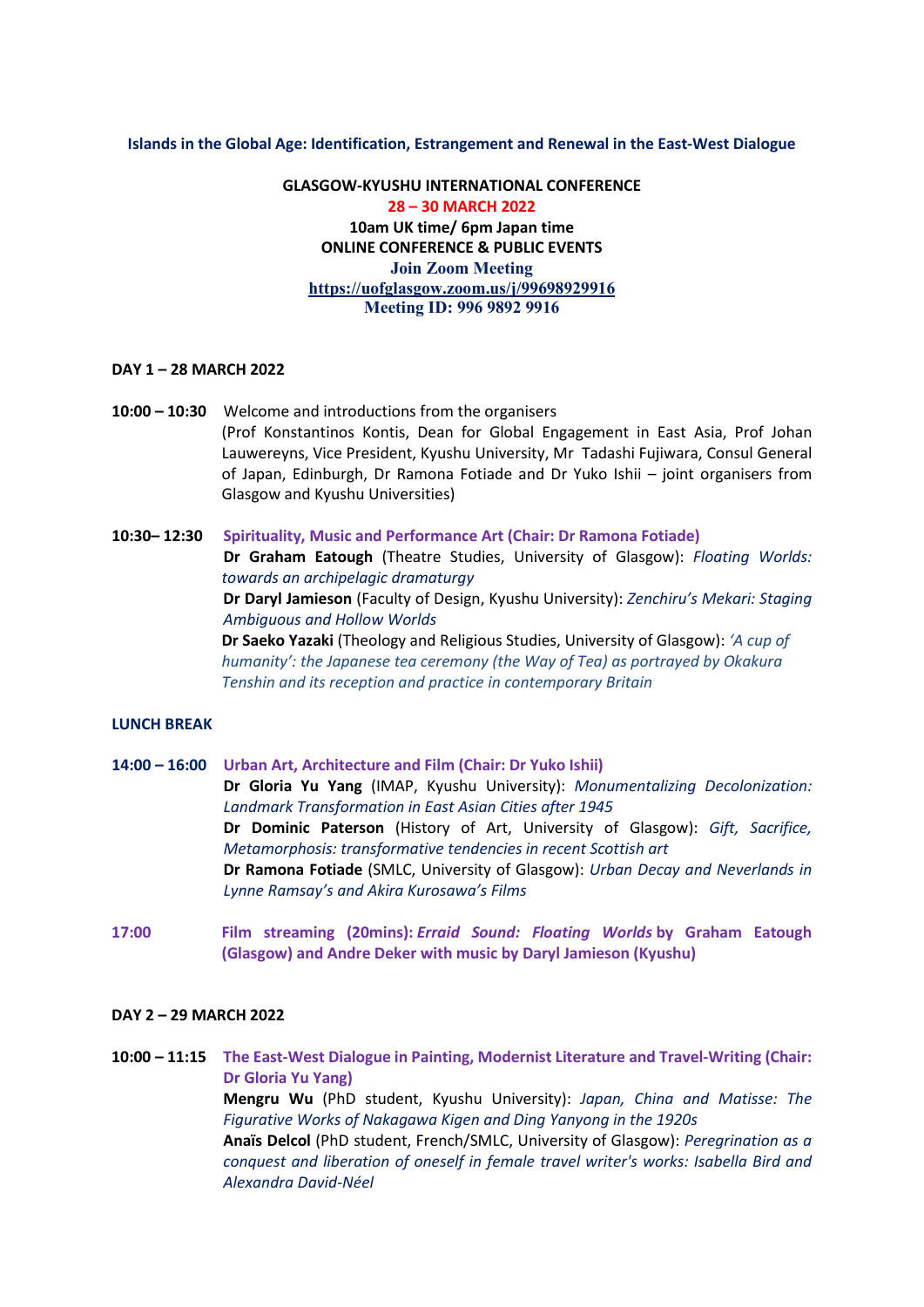- **11:15 – 11:20 Coffee break**
- **11:20 – 12:40 Prof Tsuyoshi Namigata** (Faculty of Social and Cultural Studies, Kyushu University): *Routes to the West: Cultural Translation in Japanese Modernist Literature around 1924* **Prof Murdo Macdonald** (Emeritus, History of Scottish Art, University of Dundee): *Traditionalist Modernism in Scotland and Japan: Patrick Geddes, Kakuzo Okakura and Natsume Soseki*
- **12:40 – 14:00 Lunch Break**
- **14:00 – 16:00 Futurism, Surrealism and Estrangement (Chair: Dr Ramona Fotiade) Dr Yuko Ishii** (Faculty of Arts and Sciences at Kyushu University): *The Encounters Obscured: Pre-War Japanese Avant-Garde Artists and British Modern Art* **Lucy McCormick** (PhD student, SMLC, University of Glasgow): *Zen and the Headless: Reconciling the Estrangement of Okamoto Taro and Georges Bataille* **Dr James Rann** (SMLC, University of Glasgow): *Lili's Kilt, Anna's Kimono: Objective Exoticism in Russia's Global Modernism*

### **DAY 3 – 30 MARCH 2022**

**10:00 – 12:30 Global Islands and Virtual Social Interactions (Chair Dr Saeko Yazaki) Dr Maki Rooksby** (INP, University of Glasgow): *Human Robot Proxemics: a UK-Japan cross-cultural study*

**Dr. Tadaaki Furuhashi** (Nagoya University): Hikikomori (social withdrawal) in Japan and France: exploring creative activities for promoting connection back to society. **Dr Shiori Emoto** (Faculty of Humanities, Kyushu University): *Layered Realities in Augmented Reality: How Do We Integrate Foreigness Using Familiar Reality?* **Dr Tim Peacock** (History Department, University of Glasgow): *Morality, Meta, Archmages: Politically constructing new societies in video game Isekai Log Horizon*

## **12:30 – 13:00 Closing Remarks**

# ////////////////////////////////////////////////////////////////////////////////////////////

### **SPEAKERS RESEARCH PROFILES AND PRESENTATION OUTLINES**

### **Spirituality, Music and Performance Art**

**Dr Graham Eatough** Lecturer in Theatre Studies in the School of Culture and Creative Arts at the University of Glasgow, specialising in contemporary theatre and performance practices; directing, dramaturgy, interdisciplinary practice (particularly with visual art), playwriting/writing for performance, site-specific performance, theatre and autism, and tragedy.

### **Title:** *Floating Worlds: towards an archipelagic dramaturgy*

This project is a multi-disciplinary exploration of our relationship with the natural environment. The project offers an artistic response to some of today's most pressing issues: our changing climate, rising sea levels, and an ageing and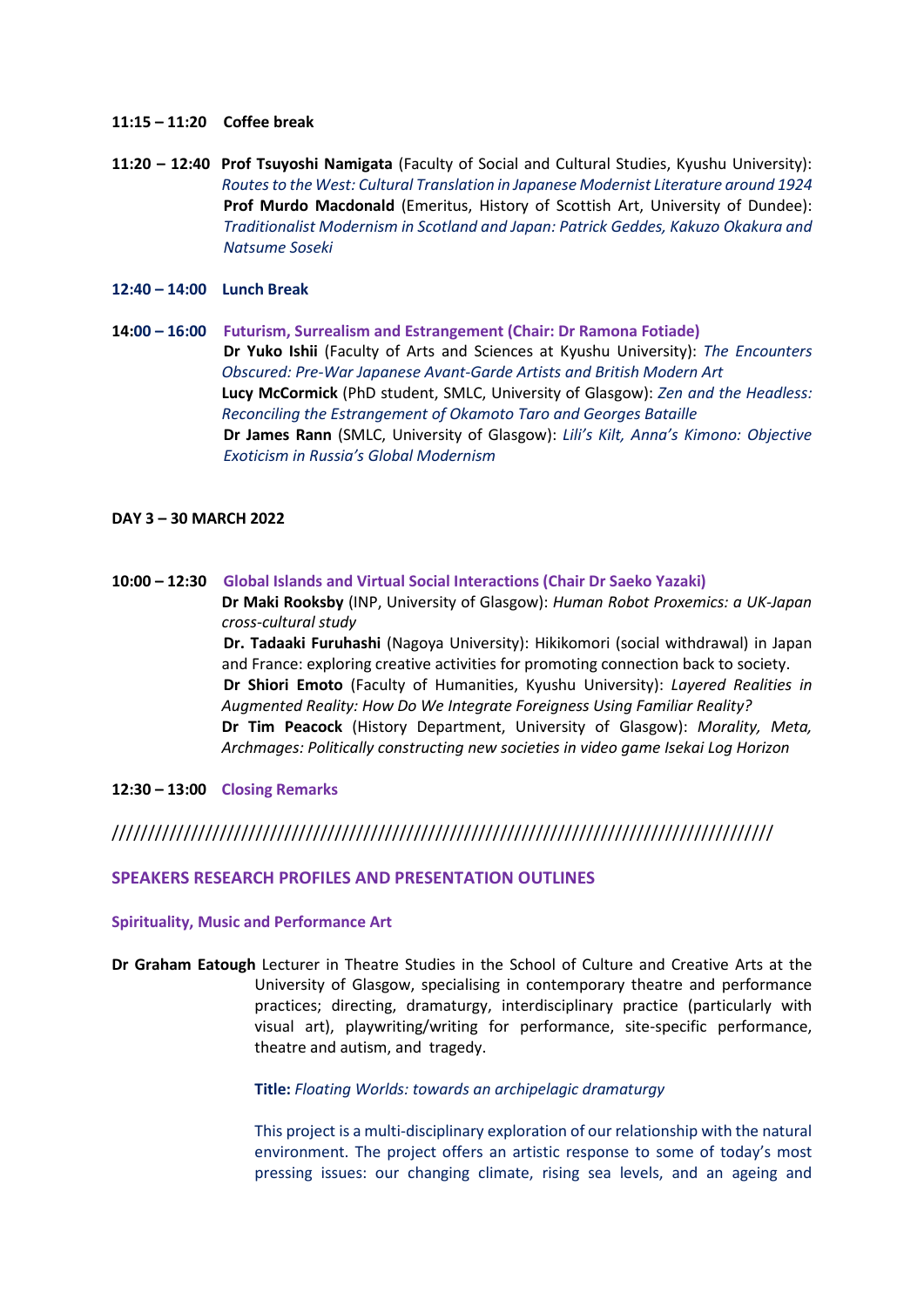sometimes isolated population. An international collaboration made during the Covid-19 restrictions, it uses both analogue and digital technologies to tell its story and connect with its audience. The project was created during a residency carried out in the remote coastal landscape and island community of the Ross of Mull, and draws heavily on the artists' continuing research into Japanese theatre's relationship with landscape and the natural world. The research for this project is funded by Daiwa Foundation, Rotterdam Centre for Visual Arts and University of Glasgow.

**Dr Daryl Jamieson** Assistant Professor of Composition in the Department of Communication Design Science at Kyushu University. Dr Jamieson is principally a composer who works with classical and Japanese instruments, sometimes in combination with field recordings. His research is centred around the aesthetics of nō (especially Konparu Zenchiku) and the constellation of philosophical and religious ideas that fed into the aesthetics of nō, as well as contemporary Japanese philosophy and aesthetics which critically engages with that tradition (especially Ueda Shizuteru). This research leads to outputs in both aesthetics and composition, both of which attempt to answer the question 'how can experimental music (or music theatre) be meaningful in the present (ie. the Anthropocene)?' by employing interpretive frames which privilege Japanese philosophy and aesthetics over western discourses.<http://daryljamieson.com/en/research.html>

## **Title:** *Zenchiru's Mekari: Staging Ambiguous and Hollow Worlds*

Konparu Zenchiku (1405-c.1470) was the son-in-law of Zeami Motokiyo. Zeami is the most famous nō actor-writer-composer-showman-impressario, but Zenchiku brought nō back from the shōgun's court to the temples, effectively resacralising the art form for a troubled, violent age. This paper will ask whether Zenchiku's approach to theatre has anything to teach us as contemporary directors and creators and audiences in our own unstable era.Focusing on the underappreciated play *Mekari* – which dramatises a ritual cutting of seaweed at the strait between the islands of Kyūshū and Honshū as the new lunar year dawns – the paper will explore how Zenchiku's work plays with – crosses back and forth over – multiple physical, temporal, and spiritual boundaries in both its text and performance, leaving the audience with a sense of ambiguity and questioning the received wisdom of conventional reality. The paper will conclude with a look at Kyoto School philosopher Ueda Shizuteru's concept of the hollow expanse, a place of limitless possibility. The paper will argue that the audience viewing these ambiguities cultivated by Zenchiku's sacred dramas – via the music, words, and staging together – might themselves be given a glimpse into the radically open place of the 'hollow expanse'. For us in the late-capitalist world, Zenchiku's theory and practice of sacralised music drama offers a model of a theatre which communicates with that which lies beyond the boundaries and limits of our conventional human way of thinking  $-$  a possibility of moving beyond the instrumental conception of the world that has wrought so much destruction throughout the Anthropocene.

**Dr Saeko Yazaki** Lecturer in Religious Studies in the Theology and Religious Studies Department, School of Critical Studies, at the University of Glasgow. Dr Yazaki specialises in mystical and epistemological dimensions of religion, Muslim-Jewish relations, Sufism and Zen, clothing of Shinto deities (Kami), socio-political aspects of Kimono,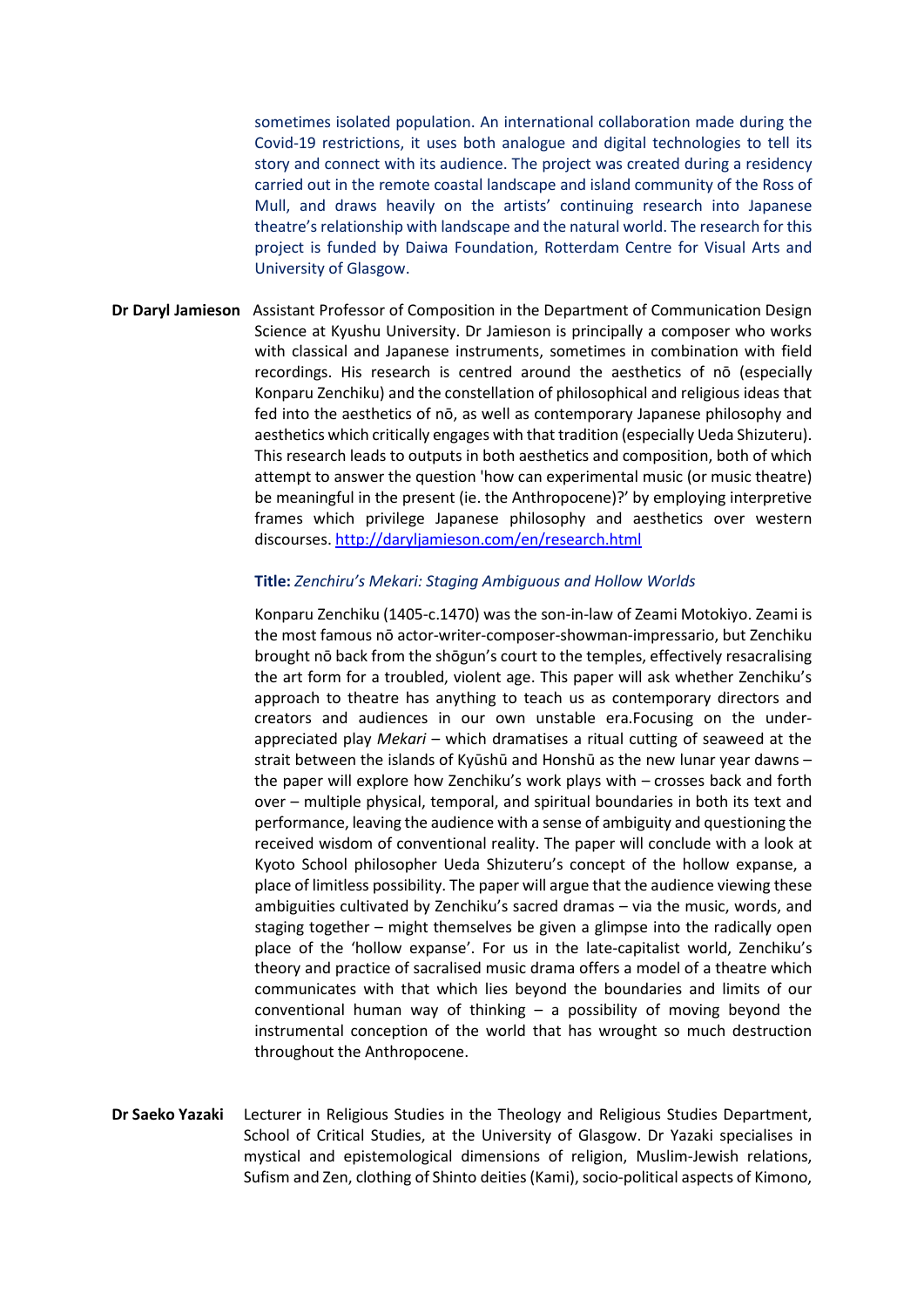the concept of purification in belief, doubts in faith, and Glasgow – Japan connections. Dr Yazaki's first degree (BA) was in History at Gakushuin University, Tokyo, where she also studied Japanese religions. Upon graduation, she took an Arabic course at Université de Tunis (funded by the Tunisian government) and then decided to pursue study at postgraduate level at Islamic and Middle Eastern Studies (IMES), University of Edinburgh. After completion of an MSc, she continued her research on early Sufism at doctoral level (supported by a PhD scholarship from the School of Literatures, Languages and Cultures) and graduated in 2010 with a thesis on the tenth-century Sufi preacher, Abu Talib al-Makki. After teaching at the University of St. Andrews, she held a position as Outreach and Project Manager at the Centre of Islamic Studies, University of Cambridge in 2010-12.

# **Title:** *'A cup of humanity': the Japanese tea ceremony (the Way of Tea) as portrayed by Okakura Tenshin and its reception and practice in contemporary Britain*

This paper examines Chado/Sado (literally the Way of Tea but usually translated as the Japanese tea ceremony) as presented in The Book of Tea (1906) by Tenshin Okakura and its contemporary reception and practice in Britain. Okakura was a great proponent of Asian culture and linked Chado with Japanese aestheticism and morality, calling a cup of tea "a cup of humanity". Addressed specifically to a Western audience, the book was composed in English and gained great popularity among many Western intellectuals. Written in response to increasing European presence in Asia, Okakura attempted to portray Chado as a comparable philosophy to Western esotericism, while at the same time celebrating Asian culture in relation to Western values. Departing from his original intention, this paper goes on to discuss how Chado is understood in contemporary Britain drawing on interviews with its practitioners. For many, the attraction of Chado seems to lie in its philosophy and connection to the natural world reflected in the use of simple utensils, and elaborate yet practical procedures. Oriental spirituality in the West has taken three main trajectories: removal of the original religious elements, hybridisation with other traditions, and emphasis of the Eastern tradition. It seems that the case of Chado is in the last category since its followers find its unique "Japaneseness" its main appeal. This paper also problematises why the stress of Japaneseness seems to be a success of attracting Western audience to Chado.

### **Urban Art, Architecture and Film**

**Dr Gloria Yu Yang** is an art historian and architectural historian of modern Japan at IMAP, Kyushu University. Her research focuses on the architecture and urban culture in modern East Asia, in particular, the circulation of people, material, and ideas among Japan, colonial Korea, and China in the first half of the twentieth century.

## **Title:** *Monumentalizing Decolonization: Landmark Transformation in East Asian Cities after 1945*

During the first half of the twentieth century, the Japanese empire built a series of landmarks and monuments (including shrines, war memorials, public squares, and cultural heritage sites, etc.) in its colonies and occupied regions. After the collapse of the Japanese empire in 1945, these monuments and public spaces became the symbols of a colonial past that the former occupied countries and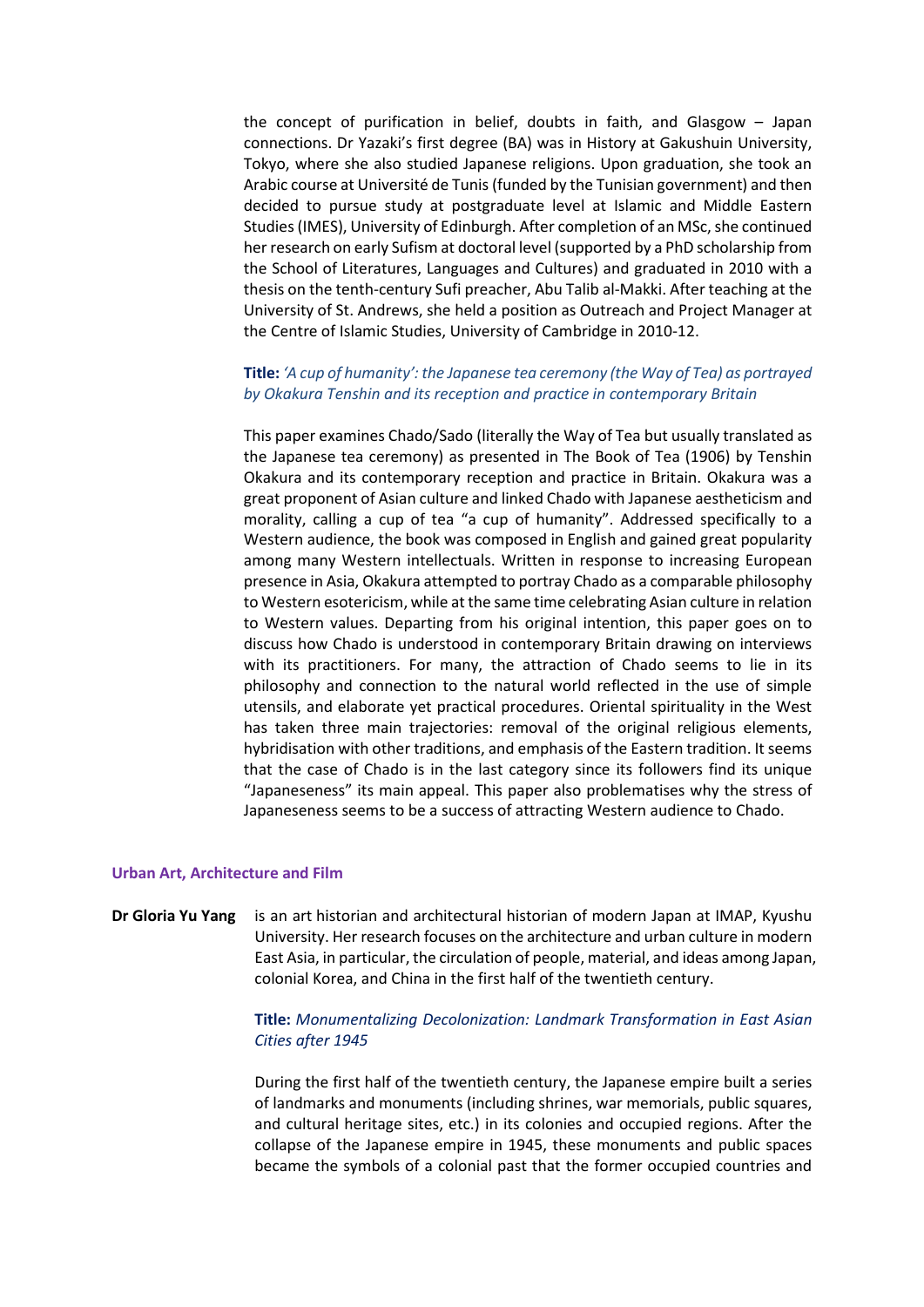regions eagerly buried. However, due to the physical persistence of the urban landscape and historical reasons, these monuments were not deconstructed immediately. Instead, each country took various approaches to "decolonize" these places and buildings, to reverse the negative connotations, and to reuse them to authenticate the new regime. This paper examines and compares the process of unmaking the war memorials in Changchun (the capital of the former colonial Manchurian State), Seoul (colonial Korea), and Taipei (colonial Taiwan), within the context of decolonization in East Asia. The examination reveals the differences and similarities in their treatments of the colonial history, as manifested in urban landscape and landmark buildings. Through a half-century urban transformation, Seoul, Taipei, and Changchun have formed distinct urban landscapes, which, interestingly, have formed an archipelago of post-colonial monuments.

**Dr Dominic Paterson** is Senior Lecturer in History of Art, School of Culture and Creative Arts, and Curator of Contemporary Art at The Hunterian, University of Glasgow. He has published widely on contemporary art and art theory, including for the journals *Performance Research, Théâtre/Public*, *ARTis ON*, *&labels,* and *The Edinburgh Review.* His research interests focus on the politics of appropriation and on modes of temporality within contemporary artistic practice, and on the legacies of critical theory, especially the work of Michel Foucault. Dr Paterson has written art criticism for *MAP Magazine, The Burlington* and *Burlington Contemporary*  (among others) and was a contributor to Edinburgh University Press's *Dictionary of Modernism* in 2018. Recent publications include *The Generous Landscape: Ten Years of Jupiter Artland* (2019) and *Fellow Traveller* (2021), a monograph on the artist Neil Clements. As a curator his exhibitions include solo exhibitions by Ulrike Ottinger, Ilana Halperin, Alex Impey, Neil Clements and Andrew Kerr, and group exhibitions featuring artists such as Tacita Dean, Manthia Diawara, Sharon Hayes, Nalini Malani, Otobong Nkanga, and Simon Starling. From 2016 to 2019 Dr Paterson was Principle Investigator for the multi-institution, EU-funded project 'New Approaches to the Conservation of Contemporary Art' and he is currently the recipient of an Art Fund Moving Image acquisition grant, and the 2021 VNXXCAS grant, awarded by the Contemporary Art Society.

# **Title:** *Gift, Sacrifice, Metamorphosis: transformative tendencies in recent Scottish art*

This presentation traces the ways in which acts of gifting, destruction, metamorphosis and sacrifice have underpinned some recent work by artists based in or closely associated with Scotland. The contention is that these dynamics are used to reanimate remnants of modernist and postmodernist artistic traditions; traditions that serve as a problematic but alluring genealogy for artists geographically and temporally removed from the centres of canonical modernism. The examples are largely drawn from my own recent curatorial and research projects.

**Dr Ramona Fotiade** is Reader in French/ SMLC at the University of Glasgow, specialising in the interface between French visual avant-garde and philosophy. Her recent book, *Pictures of the Mind: Surrealist Photography and Film* (2018) highlighted the relevance of Jacques Derrida's notions of spectrality and trace, alongside the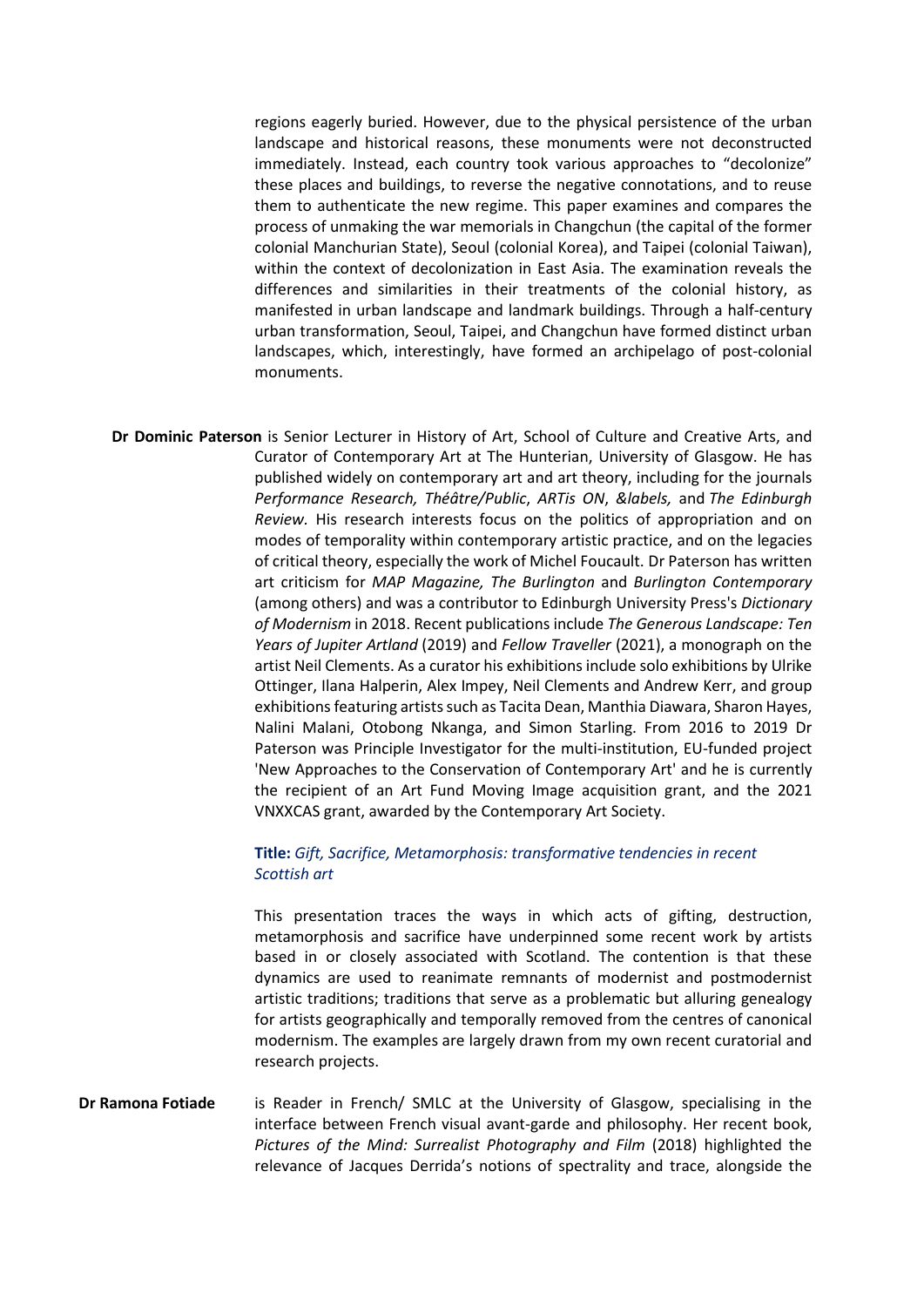Freudian theory of the uncanny for assessing the impact of the Surrealist conception of photography and film as mental constructs on prominent post-war trends in art house cinema in Europe, the US and Japan. She is currently seeking to expand her research in the field to encompass the implications of human-robot interaction, and processes of empathetic identification, learning and acquiring of affective memory from a cross-disciplinary perspective in collaboration with colleagues from the Institute of Neuroscience and Psychology (INP) at the University of Glasgow.

### **Title:** *Urban Decay and Neverlands in Lynne Ramsay's and Akira Kurosawa's Films*

This paper will consider the analogous representations of post-industrial urban decay and uncanny spaces in Lynne Ramsay's *Ratcatcher* (1999), a coming-of-age story set in a deprived housing estate in Glasgow, in 1973, and Akira Kurosawa's *Dodeska-den* (1970), which portrays the life of a shantytown boy who drives an imaginary tram in a world populated by disaffected characters. The role of the child protagonists in both films, as source of cinematic vision at the threshold between reality and dreams, will be examined in relation to Lynne Ramsay's and Akira Kurosawa's Surrealist aesthetics, while their use of colour, painterly compositions and texture will be linked to the advent of a distinctively haptic visuality which radically alters our perception of everyday encounters in the destitute suburban areas and wastelands of Glasgow and Tokyo.

### **The East-West Dialogue in Painting, Modernist Literature and Travel-Writing**

**Mengru Wu** PhD student at Kyushu University Graduate School of Humanities, Art Studies writing a dissertation on a Shanghai based modern Chinese female oil painter Guan Zilan (1903-1985) with a focus on art education for women, the role of photographic image in her paintings, and her role in the Japanese oil painters' works.

# **Title:** *Japan, China and Matisse: The Figurative Works of Nakagawa Kigen and Ding Yanyong in the 1920s*

This presentation explores the issues of East-West Dialogue by examining the reception of Henri Matisse by the Japanese and Chinese modern oil painters, Nakagawa Kigen (1892-1972) and Ding Yanyong (1902-1978). Japan played a unique role in Chinese modern art as many Chinese oil painters learned Western art through Japan. The reception of Matisse by Nakagawa Kigen and Ding Yanyong is a fine example of Japan and China's unique relationships in the modern period.

The Japanese oil painter Nakagawa Kigen is considered one of the earliest artists to engage with Matisse and played an essential role in introducing Matisse's works to the Japanese audience. Nakagawa visited Matisse's studio in Paris in 1919 and learned Matisse's thoughts on art and painted *Arabesque* while discussing the work with Matisse. After the journey in Europe, Nakagawa published *Matisse's Personality and Works* in 1922 and submitted *Arabesque* to one of the well-known exhibitions, Nikaten, in 1921 and received a prize at the exhibition. By examining Nakagawa's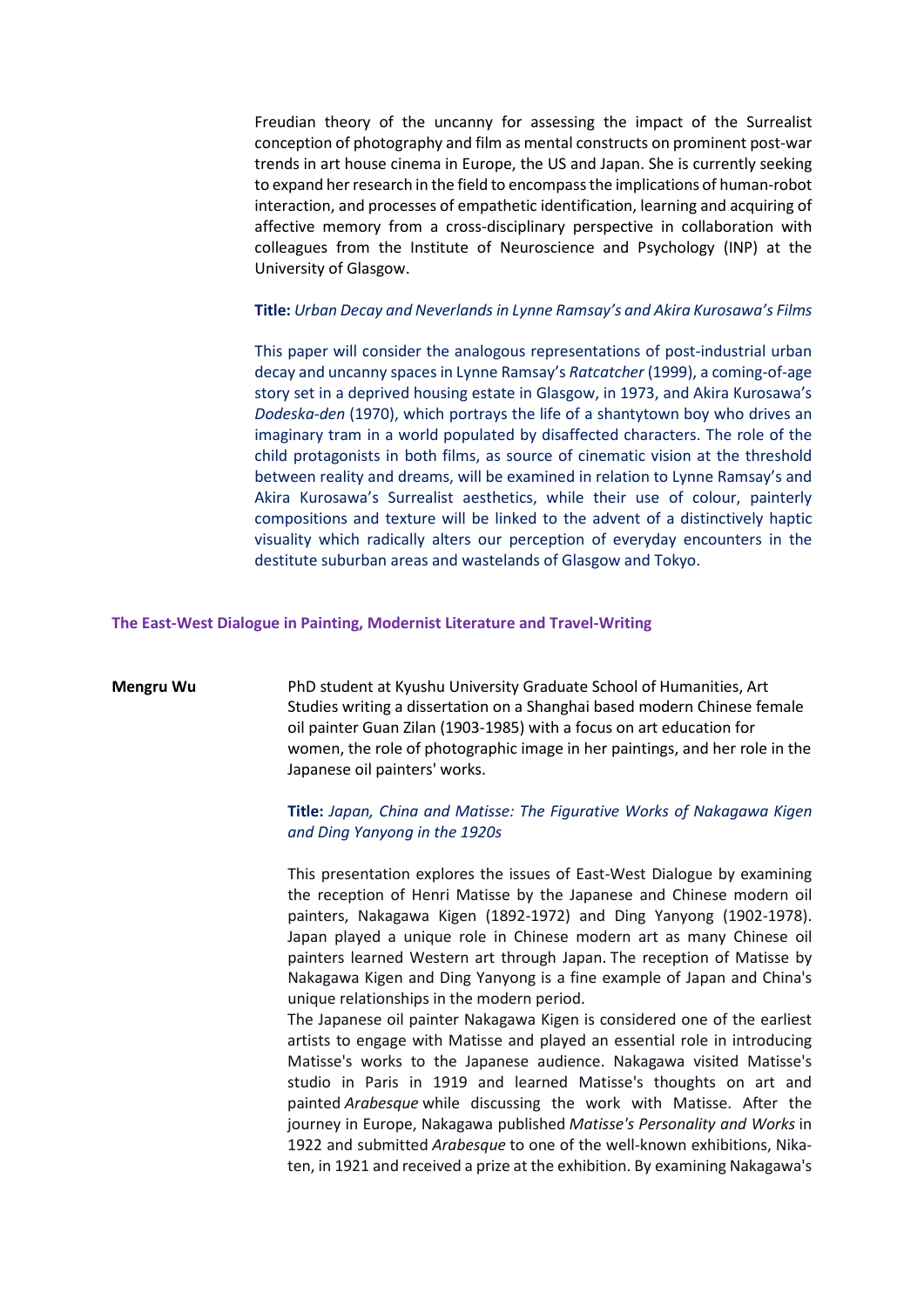paintings and writings on Matisse, I will discuss Matisse's role in Nakagawa's artistic career and the Japanese art scene in the 1920s. The Chinese oil painter Ding Yanyong is a renowned artist to have introduced Matisse to China. Ding studied in Tokyo Art School in the 1920s, during which time he had a chance to see Matisse's paintings in French Contemporary Art Exhibitions held annually in Tokyo. Ding also studied Matisse through books, which includes Nakagawa Kigen's *Matisse's Personality and Works*. By examining Ding's paintings and writings, I will discuss how Japanese artists such as Nakagawa Kigen's understanding of Matisse shaped Ding's view on Matisse as well as Chinese art.

**Anaïs Delcol** PhD student in French/SMLC at the University of Glasgow, working on the question of identity and trans-cultural autofiction in the work of three nineteenth century female travel writers (Alexandra David Néel, Isabela Bird and Isabelle Eberhardt). Alexandra David Néel and Isabela Bird both travelled to Japan and documented their journeys through their writing and through photographs. Prior to her PhD, Anaïs Delcol completed a MRes in French Literature at the University of Toulouse Jean Jaurès II, and defended a thesis about the eloquence in political speeches in the nineteenth century. She focused on the place of women in politics through the writer George Sand.

> **Title:** *Peregrination as a conquest and liberation of oneself in female travel writer's works: Isabella Bird and Alexandra David-Néel*

**Prof Tsuyoshi Namigata** Professor at the Faculty of Social and Cultural Studies at Kyushu University. His research interests cover the fields of modern Japanese literature and comparative literature. He published his dissertation as a book *Ekkyo no Avangyardo* [Border-crossing Avantgarde] in 2005. Recently, he has focused on modernism in East Asia as a historical phenomenon.

# **Title:** *Routes to the West: Cultural Translation in Japanese Modernist Literature around 1924*

This presentation will provide an opportunity to reconsider the beginnings of modernist literature in Japan. When we say that Japanese modernist literature began in 1924, we tend to imagine the style of Riichi Yokomitsu and Yasunari Kawabata. And Kawabata explained their tendency by referring to Expressionism, Dada. In this sense, Japanese modernist literature seems to have been in contact with the Western literary trends of its time without any time lag. However, the information was minimal, transformed, and sometimes became the target of criticism of Westernization itself. So this presentation will shed light on the works of Sinkichi Takahashi, Joji Tani, and Junichiro Tanizaki, who sought other routes to the West in the age of modernism in Japan.

### **Prof Murdo Macdonald** (Emeritus, History of Scottish Art, University of Dundee):

**Title:** *Traditionalist Modernism in Scotland and Japan: Patrick Geddes, Kakuzo Okakura and Natsume Soseki*

In my book *Patrick Geddes's Intellectual Origins* (Edinburgh University Press, 2020), I considered a number of key thinkers of the early twentieth century to be traditionalist modernists, by which I mean thinkers who were forward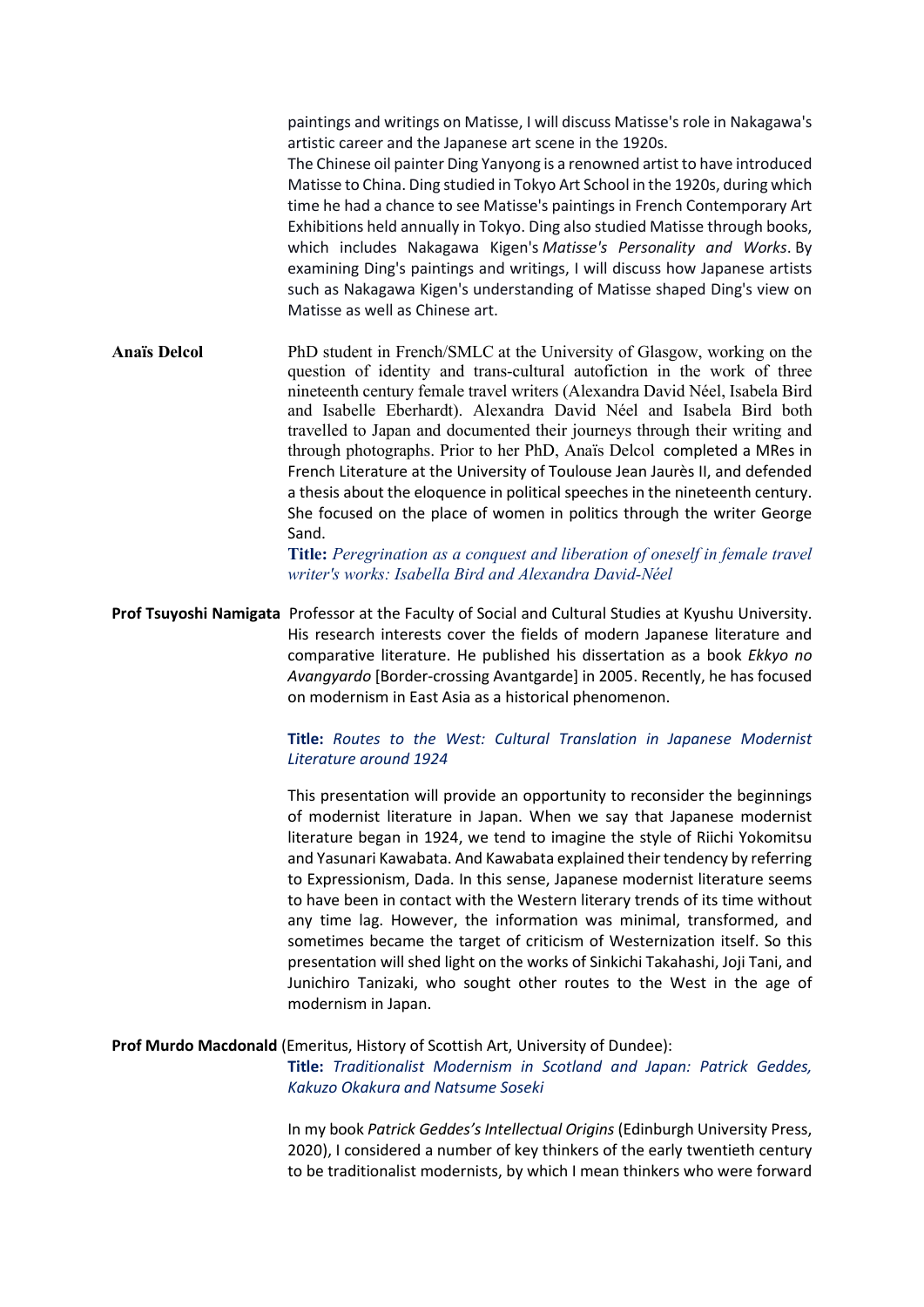looking, but very conscious of the significance of reviving past practices and insights as a guide to future cultural and economic evolution. Among them were the Scottish generalist Patrick Geddes (1854-1932), the Japanese novelist Natsume Soseki (1867-1916) and the Japanese cultural activist Kakuzo Okakura (1863-1913). Geddes was a distinguished scientist who was also at the heart of the cultural movement known as the Celtic revival in the 1890s. Artists in Geddes's milieu in Edinburgh, in particular Charles Mackie (1862-1920) and Robert Burns (1869-1941), were strongly influenced by the woodcuts of the Japanese artist Utagawa Hiroshige (1797-1858). Similarly, in Glasgow Geddes's friend Charles Rennie Mackintosh (1868-1928) united modernism, Scottish vernacular, and Japanese influence in his architecture. A key link between these Scottish and Japanese activists was the Irish educator Margaret Noble (1867-1911), better known as Sister Nivedita, who was a friend of both Geddes and Okakura. What I will do here is to look further at these links, drawing on the insights of Kiyoshi Okutsu and Toshihiko Ando, with respect to Soseki and Okakura in relation to Geddes. I will also note the wider network via Nivedita (and later Geddes) in India not least with respect to the pioneering painter Abanindranath Tagore and the art historian and cultural activist Ananda Coomaraswamy. If I have time, I will explore the significance of Boston, Chicago and New York in terms of East-West dialogue, as those cities relate to Geddes, Coomaraswamy and Okakura.

### **Futurism, Surrealism and Estrangement**

**Dr Yuko Ishii** Associate Professor of the Faculty of Arts and Sciences at Kyushu University. Her research field is modern art and the historical avant-garde, with particular emphasis on surrealist art in the 20th century. In 2014, she published a book that focused on the works of Max Ernst and his Collage. In 2019, *The International Encyclopedia of Surrealism* was published by Bloomsbury, to which she contributed articles on surrealism in Japan. Currently, she is engaged in a comparative study of the reception and development of surrealism both in the U.K. and Japan in the interwar period by investigating their international exhibitions and curatorial practice.

## **Title:** *The Encounters Obscured: Pre-War Japanese Avant-Garde Artists and British Modern Art*

This presentation discusses the interests of Japanese avant-garde artists in British modern art in the 1930s, which has been underestimated compared to that of French and German modern art. There has been extensive literature on the aesthetic dialogue between Japan and Britain after 1850, not only in studies of British Japonism but also in those examining the influence on Japan of British art and its aesthetic and public taste. On the other hand, very little attention has been paid to the interaction between the two countries after the Meiji (1868-1912) and Taisho (1912-1926) periods, particularly in the avant-garde art of the 1930s. While this absence may be partly due to the political difficulties and disciplinary canon of art history at that time, artists who espoused avant-garde movements such as surrealism and abstract art in the 1930s were attracted to contemporary British art through various media, including art magazines and writings of art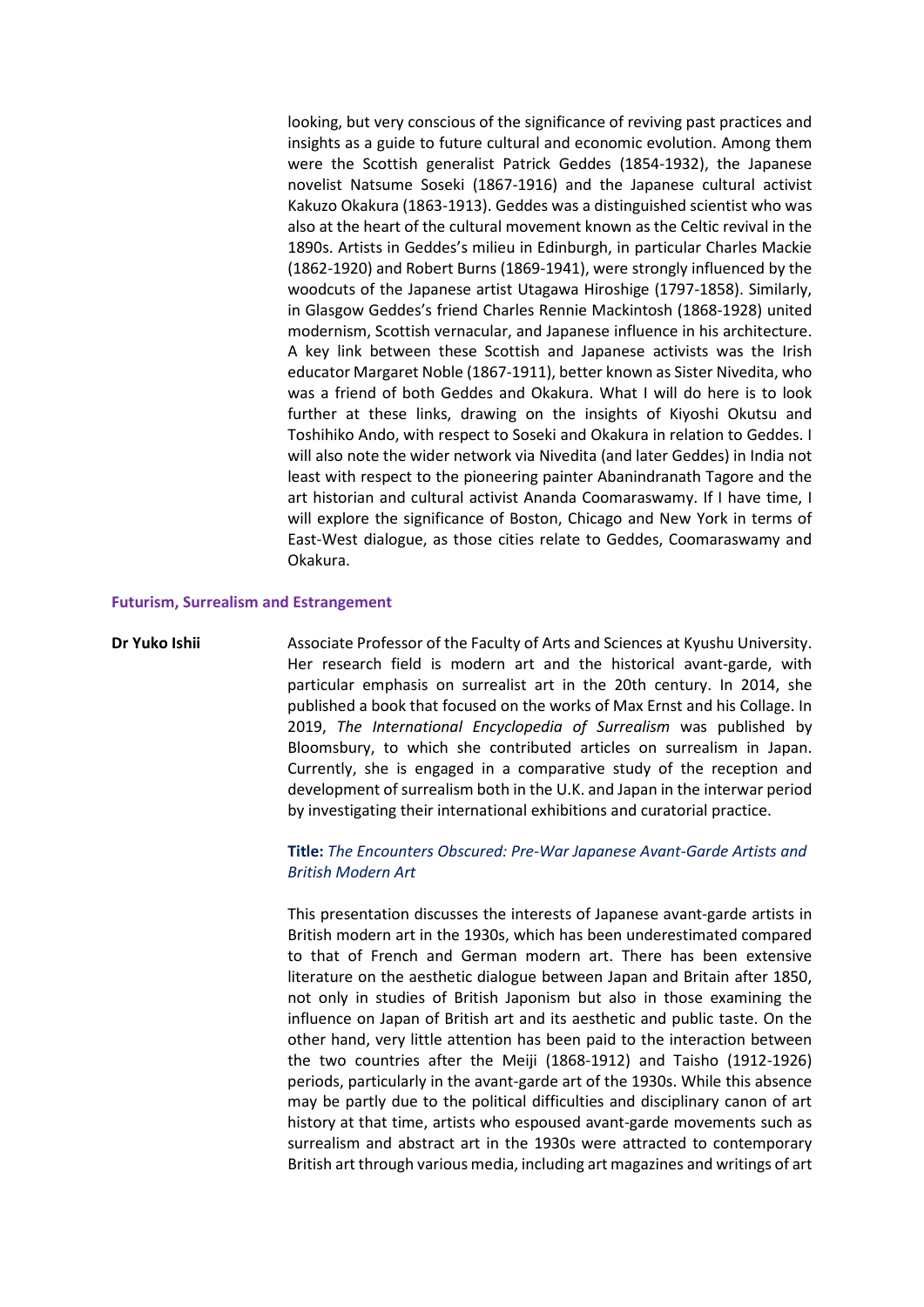critics like Herbert Read (1893–1968). Whereas they did not proclaim British art as an overt influence, we can trace resonance between them by closely looking at such artists' activities as Koji Otsuka (1914-1945), whose work I examine as a springboard for this paper. Although this presentation first sets up the framework of 'Japan' and 'Britain', which artists in the thirties had to face, it aims to explore their attempts of going beyond the borders.

**Lucy McCormick** is a PhD student in French/ SMLC, at the University of Glasgow, writing a thesis on the interaction between Georges Bataille's work and Buddhist traditions.

# **Title:** *Zen and the Headless: Reconciling the Estrangement of Okamoto Taro and Georges Bataille*

Renowned Japanese artist Okamoto Tarō's time in interwar Paris (1929 – 1940) put him at the heart of some of the most formative artistic and intellectual events of the French avant-garde. During this period, he formed a particularly close friendship with writer and thinker Georges Bataille, becoming centrally involved in one of the latter's most pivotal projects: the secret society Acéphale (literally: 'headless'). Acéphale's stated aim was the creation of a new religion founded on silent, solo meditation, as part of which I argue that Bataille drew on Zen Buddhist practices. Scholars have noted that Okamoto's relationship with Bataille had a lasting impact on his work after his return to Japan, from recurring themes of social rupture, magic, fire and explosion to the headless imagery of the famous *Tower of the Sun* (1970). In spite of this, Anglo- and Francophone scholarship has left the opposite flow of influence – from Okamoto to Bataille – untouched, creating a false sense of estrangement between the pair's ideas during the interwar period. This paper aims to reconcile this 'estrangement'. I first show a chronological correlation between Okamoto's initiation to Acéphale and a shift in the society's meditation practices from Christian-dominated to Buddhist-influenced. I then bring Okamoto's 1970s French essays into anachronistic conversation with Bataille's late-1930s output, to propose a fresh understanding of Acéphale's activities. Central to this reading is a strong Zen Buddhist influence, suggesting Okamoto as a conduit for the wealth of Zen themes emerging not only in Acéphale but across Bataille's work through the late 1930s and beyond.

**Dr James Rann** is Lecturer in Russian at the UofG. His research focuses on the culture of the early 20th century Russian avant-garde, and particularly on Futurist poetry. He is the author of *The Unlikely Futurist: Pushkin and the Invention of Originality in Russian Modernism* (University of Wisconsin Press, 2020). Previous projects in this area have explored questions of poetic mythology, originality, memoirs and Russia's place in global modernism. He is currently planning two new research projects: one on the role of clothes and fashion in Russian revolutionary art and culture and one on the translation of Russian poetry in Scotland.

**Title**: *Lili's Kilt, Anna's Kimono: Objective Exoticism in Russia's Global Modernism*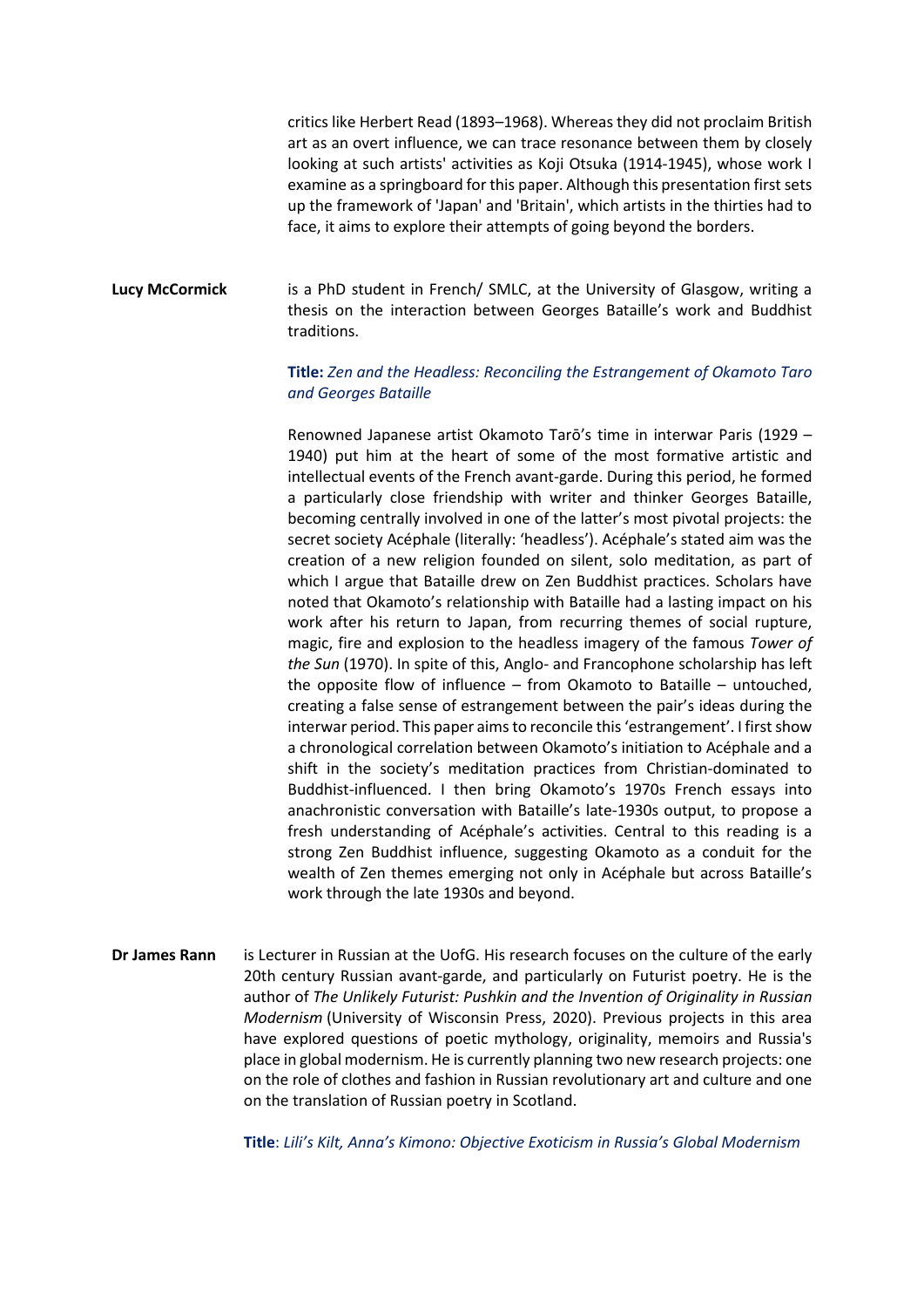What better way to understand Scotland and Japan than by viewing them from a position halfway between? In this paper I will use early twentieth-century Russia as an intermediate vantage point from which to discern the outline of a comparative analysis of the function of Scotland and Japan – both as places and as ideas – within global modernism. I will take as my starting point two items of clothing worn by key figures in Russian literary bohemia: the first is a kimono given to the poet Anna Akhmatova in 1927 by her husband, the critic Nikolai Punin, after a trip to Japan; the second is a kilt worn by Lily Brik, the partner of poet Vladimir Maiakovskii, at a famously avant-garde New Year's Eve party in Petrograd in 1916. I will tell the story of these "exotic" garments both in material and symbolic terms – as gifts brought from abroad, but also as well-established metonyms for their countries of origin and, as such, as symbols of wider intercultural relationships and keys to broader cultural questions of both regional and planetary significance. Experimental modernists had reopened the age-old issue of Russia's liminal position between Europe and Asia: how do these objects, their attendant invented traditions and their physical and symbolic transformations in the Russian capital expose the contours of that debate? Seen from Russia, and seen through iconic pieces of clothing, what congruences can we discern in the image of Japan and Scotland in global modernism? Finally, how can such a materially and geographically grounded perspective inform the way we look at modernism as an intangible global phenomenon?

# **Global Islands and Virtual Social Interactions**

**Dr Maki Rooksby** (INP, University of Glasgow): is Research Associate at School of Psychology, the University of Glasgow. Maki currently works for Social Robots project, funded to Professor Emily Cross by European Research Council (ERC). The presentation will share one of their studies in the project. Maki also contributes to two other UK-Japan collaboration projects: one on *hikikomori,* a severe and enduring form of social withdrawal with Dr. Furuhashi (see below), and the other on parenting practices in Japanese and UK families. Previous work includes investigation of a sensor-enabled tangible toy to address child anxiety, and development of a prototype of automatic measurement tool for attachment relationships in children.

### **Title:** *Human Robot Proxemics: a UK-Japan cross-cultural study*

Research on interpersonal distances, known as proxemics, suggests that the nature of relationship between interaction partners is reflected in the distance between them, and is influenced by demographic and cultural factors. For example, the UK and Japan are both considered 'non-contact' cultures during social interaction. However, there are distinct differences between them; while bowing is a form of greeting in the Japanese culture, hand shaking is an equivalent behaviour in the UK culture. The extent to which such knowledge applies during human—robot interaction (HRI), has not been well studied. We developed an online task to investigate cross-cultural proxemics during HRI between a group of Japanese (N=46) and UK (N=44) participants. The task, which was developed as a coping strategy for the restrictions due to the COVID pandemic, presented video clips of a NAO robot (Aldebaran/Softbank) walking towards the camera. We manipulated the angle of the traversing trajectory of the robot and its speed, the height of the camera, as well as the background scene of the video. The analysis so far of the UK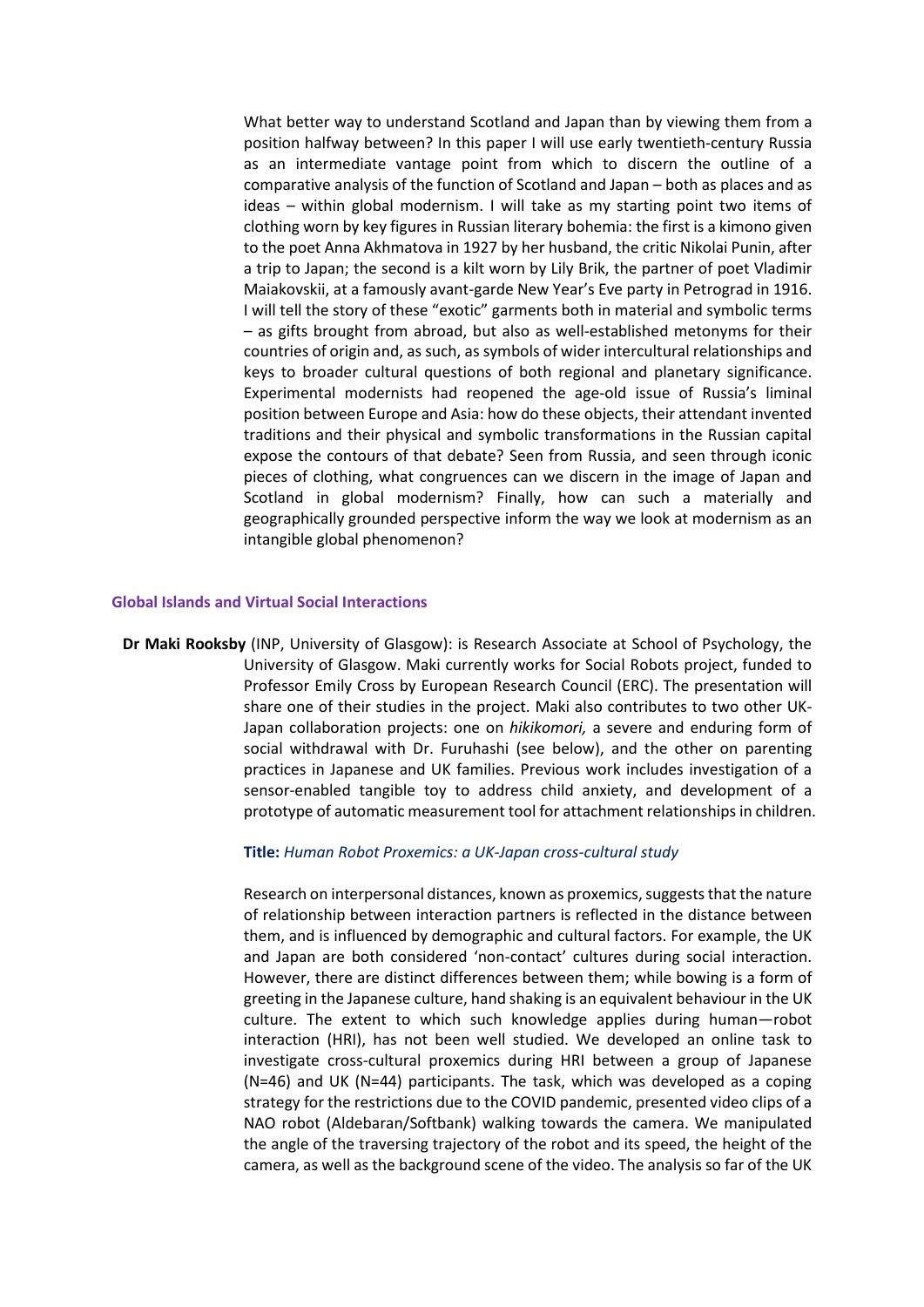sample suggests that the angle of approach was the single factor most influential for proximity responses: participants indicated the largest distances for video clips depicting the robot approaching in a straight trajectory. The pattern of the result is consistent with "equilibrium hypothesis" (Bailenson et al., 2001), which posits that one's preference for interpersonal distances is in an inverse relationship with the perception of social engagement with the other interlocutor. In the presentation, we will report analysis from the Japanese arm of the study as well as the overall analysis on a cross-cultural level; we will discuss the degree to which cultural group memberships may manifest in online judgements of an approaching robot, as well as the conceptual viability of studying proxemics in the task developed.

**Dr. Tadaaki Furuhashi** (Nagoya University): is Associate Professor at Nagoya University and a psychiatrist responsible for the mental health of the Nagoya University's students. Tadaaki is also a researcher at the university's Research Center of Health, Physical Fitness and Sports and a responsible in the Department of Psychopathology and Psychotherapy, Graduate School of Medicine. His field of specialty is the clinical study of Hikikomori (a form of social withdrawal) in Japan and France.

# **Title:** *Hikikomori (social withdrawal) in Japan and France: exploring creative activities for promoting connection back to society*

According to the Japanese Ministry of Health, Labour and Welfare, Hikikomori (social withdrawal) is "a phenomenon in which persons become recluses in their own homes, avoiding various social situations (e.g., attending school, working, having social interactions outside of the home, etc.) for at least six months." While it is known that Hikikomori may go out sometimes, these are for non-social reasons; the mental state of social withdrawal, along with the associated functional impairment and mental distress are maintained regardless. In principle, Hikikomori is considered a non-psychotic condition distinguished from social withdrawal due to symptoms of schizophrenia.

Recently, there has been reports that "Hikikomori" are identified not only in developed countries in Asia such as Japan and South Korea, but also in Europe, such as Italy (Ranieri 2015, Ranieri 2018), Spain (Garcia-Campayo 2007), Ukraine (Frankova 2017) and France (Furuhashi 2013, Furuhashi 2014, Furuhashi 2015, Furuhashi 2017, Chauliac 2017). Since 2011, I have been giving lectures about those affected by Hikikomori as well as Hikikomori as a mental health phenomenon in France; since 2017, I have been visiting French Hikikomori at their homes in order to engage with them directly.

In my clinical work, I typically find that Hikikomori in both Japan and France are absorbed in games and anime via the Internet. However, the majority of them are passive consumers of such media, even when there are opportunities for them to contribute their own posts or creations. In my presentation, I will share the process of encouraging them to re-connect with society via creative activities, and reflect on the meaning of such activities for their journey to recovery.

# **Dr Shiori Emoto** Postdoctoral Research Fellow, Faculty of Humanities, Kyushu University

Dr Emoto's research interests are in the theory of photography, especially theorizing about the nature of photography and what kinds of experiences it enables us to have. The present study provides a new explanation of how viewers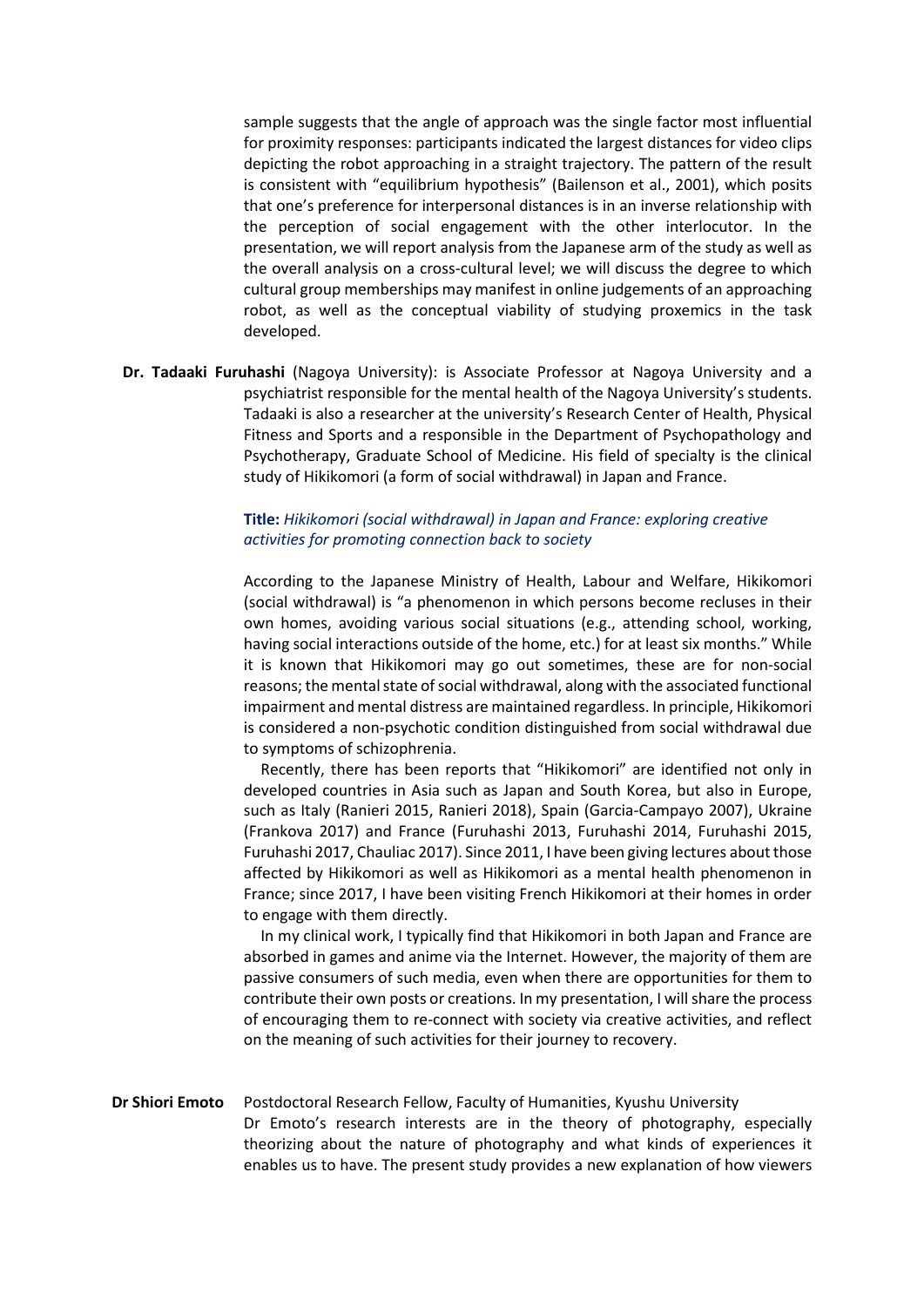can believe a photograph to be *real*, not by describing the image-making process of film photography, but by revealing the process of viewing a photograph. This study suggests that a photograph conveys only visual information and the viewer reconstructs reality by integrating relevant information.

## **Title:** *Layered Realities in Augmented Reality: How Do We Integrate Foreigness Using Familiar Reality?*

Augmented reality (AR) is a visual technology that allows the visualisation of unseen reality by layering fictional or possible realities on a visual image of a scene. AR users simply have to hold their smart phones in front of their eyes to see AR-generated images. Images of layered realities allow us to be present while encountering things that are fantastical or non-existent.

Using AR as an example, this study examines the mechanism of how we integrate foreignness using familiar things. Assuming that the familiarness found in AR is actual reality or the state of being absorbed into reality, foreignness means fictional or possible realities displayed by AR. For example, it is necessary for an AR system to grasp users' location, i.e., familiar reality, correctly and evolve the foreignness by following predetermined rules for integrating these two kinds of realities. This study answers the question "How do we integrate foreignness using familiar reality?" by comparing the relationship between foreign and familiar realities with other phenomena, such as appreciation of artwork inside and outside museums.

Foreignness is not only a matter relevant to AR but also to everyday life. In many cases, it is trivial and a temporal state that is turned into familiarness immediately, but in some cases, it can be a factor which reshapes local or preexisting constructs over time, like foreign cultures or social systems, new ways of thinking and innovative technologies. The acceptance of foreignness in AR experiences can be a starting point for understanding various sociocultural dialogues.

**Dr Tim Peacock** is a Lecturer in History and Co-Director/founder of the University's cross-disciplinary Games and Gaming Research Lab (UofGGamesLab). Tim is Principal Investigator for funded projects from Access to Wargaming in Education (AWARE) and gaming new approaches to global challenges (Gamestorm) to examining the Earth environmental impacts of Space Debris. His research ranges across different areas including nuclear, spaceflight and space security, games/wargaming, and politics.

## **Title:** *Morality, Meta, Archmages: Politically constructing new societies in video game Isekai Log Horizon.*

Fictional portrayals and future-predictions of 'Metaverses', many centred around gaming worlds, have become ubiquitous in recent years, cultural depictions raising questions of how societies based around such technologies may function, and be understood in their internal politics. The focus of such depictions is often on (nonetheless equally significant) questions of corporate-personal responsibility, wonders/horrors of such worlds, dangers of technology, cross-cultural relations and 'othering', or deconstruction and utopian/dystopian juxtaposition of artificially created realities.

*Log Horizon*, an Isekai light novel (2010-) and anime series (2013-15, 2021), involves the story of 30,000 Japanese players, and many other players globally,